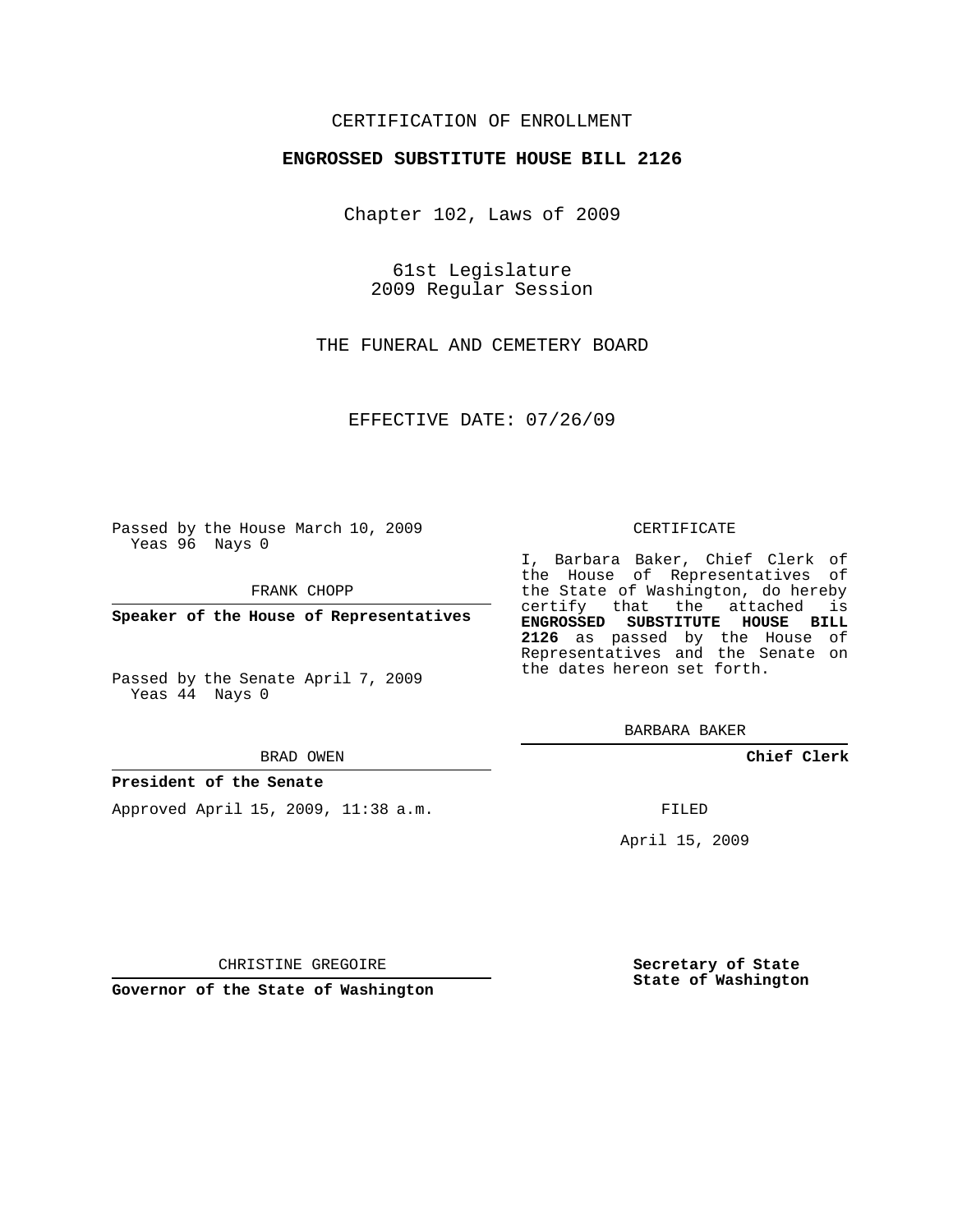# **ENGROSSED SUBSTITUTE HOUSE BILL 2126** \_\_\_\_\_\_\_\_\_\_\_\_\_\_\_\_\_\_\_\_\_\_\_\_\_\_\_\_\_\_\_\_\_\_\_\_\_\_\_\_\_\_\_\_\_

\_\_\_\_\_\_\_\_\_\_\_\_\_\_\_\_\_\_\_\_\_\_\_\_\_\_\_\_\_\_\_\_\_\_\_\_\_\_\_\_\_\_\_\_\_

Passed Legislature - 2009 Regular Session

# **State of Washington 61st Legislature 2009 Regular Session**

**By** House Commerce & Labor (originally sponsored by Representatives Orwall, Darneille, Nelson, Jacks, Hasegawa, Van De Wege, Liias, and Kenney; by request of Governor Gregoire)

READ FIRST TIME 02/23/09.

 AN ACT Relating to consolidating and modifying the duties of the cemetery board and the board of funeral directors and embalmers; amending RCW 18.39.010, 18.39.173, 18.39.175, 18.39.217, 18.235.020, 68.04.190, 68.05.020, 68.05.095, 68.05.100, 68.05.105, 68.05.175, 68.05.205, 68.24.090, 68.40.040, 68.44.115, 68.44.150, 68.46.010, 68.46.090, 68.46.130, 68.50.230, 68.60.030, 68.60.050, and 68.60.060; adding a new section to chapter 18.39 RCW; creating a new section; and repealing RCW 18.39.800, 68.05.040, 68.05.050, 68.05.060, 68.05.080, and 68.05.285.

BE IT ENACTED BY THE LEGISLATURE OF THE STATE OF WASHINGTON:

 **Sec. 1.** RCW 18.39.010 and 2005 c 365 s 1 are each amended to read as follows:

 The definitions in this section apply throughout this chapter unless the context clearly requires otherwise.

 (1) "Funeral director" means a person engaged in the profession or business of providing for the care, shelter, transportation, and arrangements for the disposition of human remains that may include arranging and directing funeral, memorial, or other services.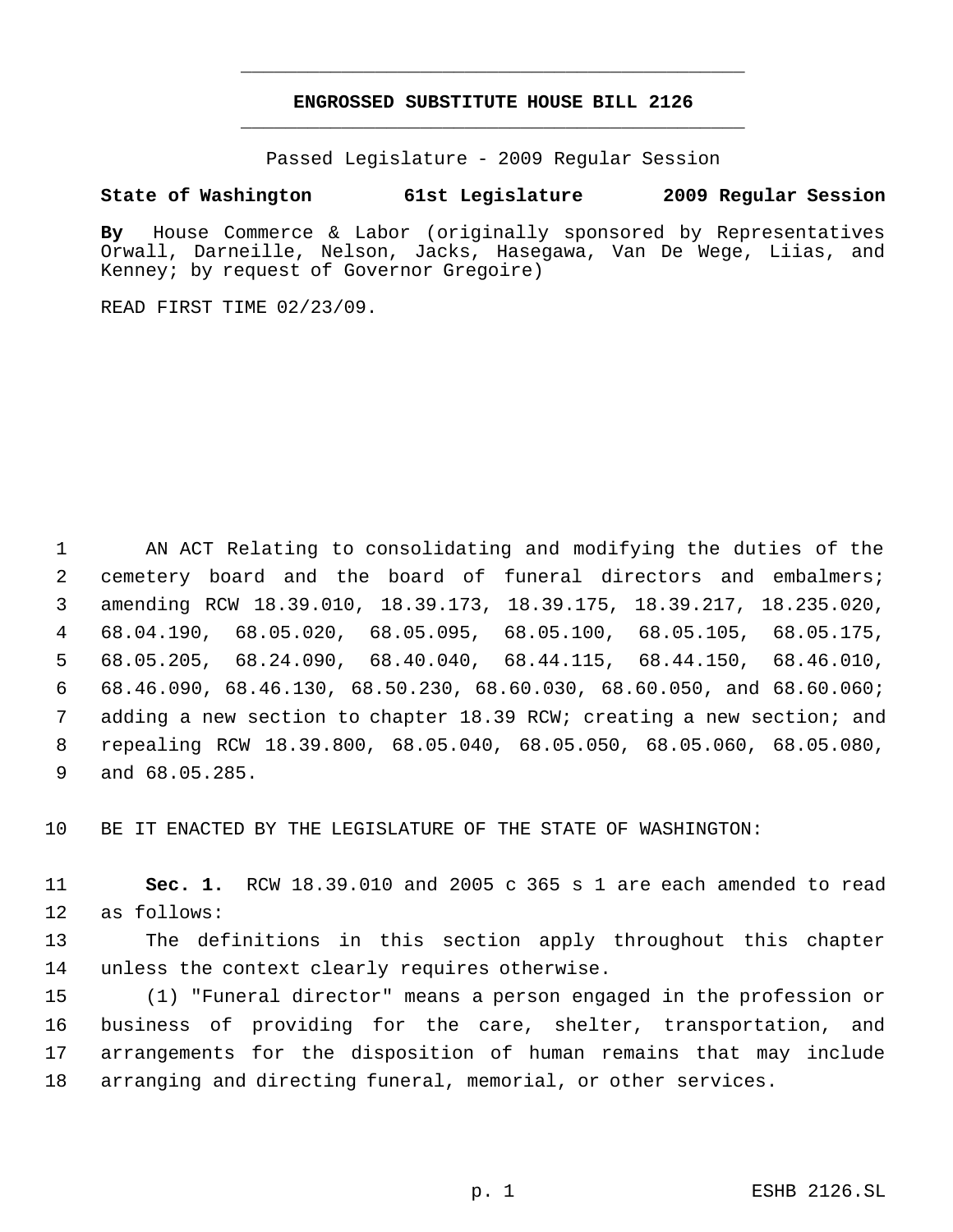(2) "Embalmer" means a person engaged in the profession or business of disinfecting and preserving human remains for transportation or final disposition.

 (3) "Two-year college course" means the completion of sixty semester hours or ninety quarter hours of college credit, including the satisfactory completion of certain college courses, as set forth in this chapter.

 (4) "Funeral establishment" means a place of business licensed in accordance with RCW 18.39.145, that provides for any aspect of the care, shelter, transportation, embalming, preparation, and arrangements for the disposition of human remains and includes all areas of such entity and all equipment, instruments, and supplies used in the care, shelter, transportation, preparation, and embalming of human remains.

(5) "Director" means the director of licensing.

15 (6) "Board" means the ((state)) funeral and cemetery board ((of 16 funeral directors and embalmers) created pursuant to RCW 18.39.173.

 (7) "Prearrangement funeral service contract" means any contract under which, for a specified consideration, a funeral establishment promises, upon the death of the person named or implied in the contract, to furnish funeral merchandise or services.

 (8) "Funeral merchandise or services" means those services normally performed and merchandise normally provided by funeral establishments, including the sale of burial supplies and equipment, but excluding the sale by a cemetery of lands or interests therein, services incidental thereto, markers, memorials, monuments, equipment, crypts, niches, or vaults.

 (9) "Public depositary" means a public depositary defined by RCW 39.58.010 or a state or federally chartered credit union.

 (10) "Licensee" means any person or entity holding a license, registration, endorsement, or permit under this chapter issued by the director.

 Words used in this chapter importing the singular may be applied to the plural of the person or thing, words importing the plural may be applied to the singular, and words importing the masculine gender may be applied to the female.

 **Sec. 2.** RCW 18.39.173 and 2005 c 365 s 13 are each amended to read as follows: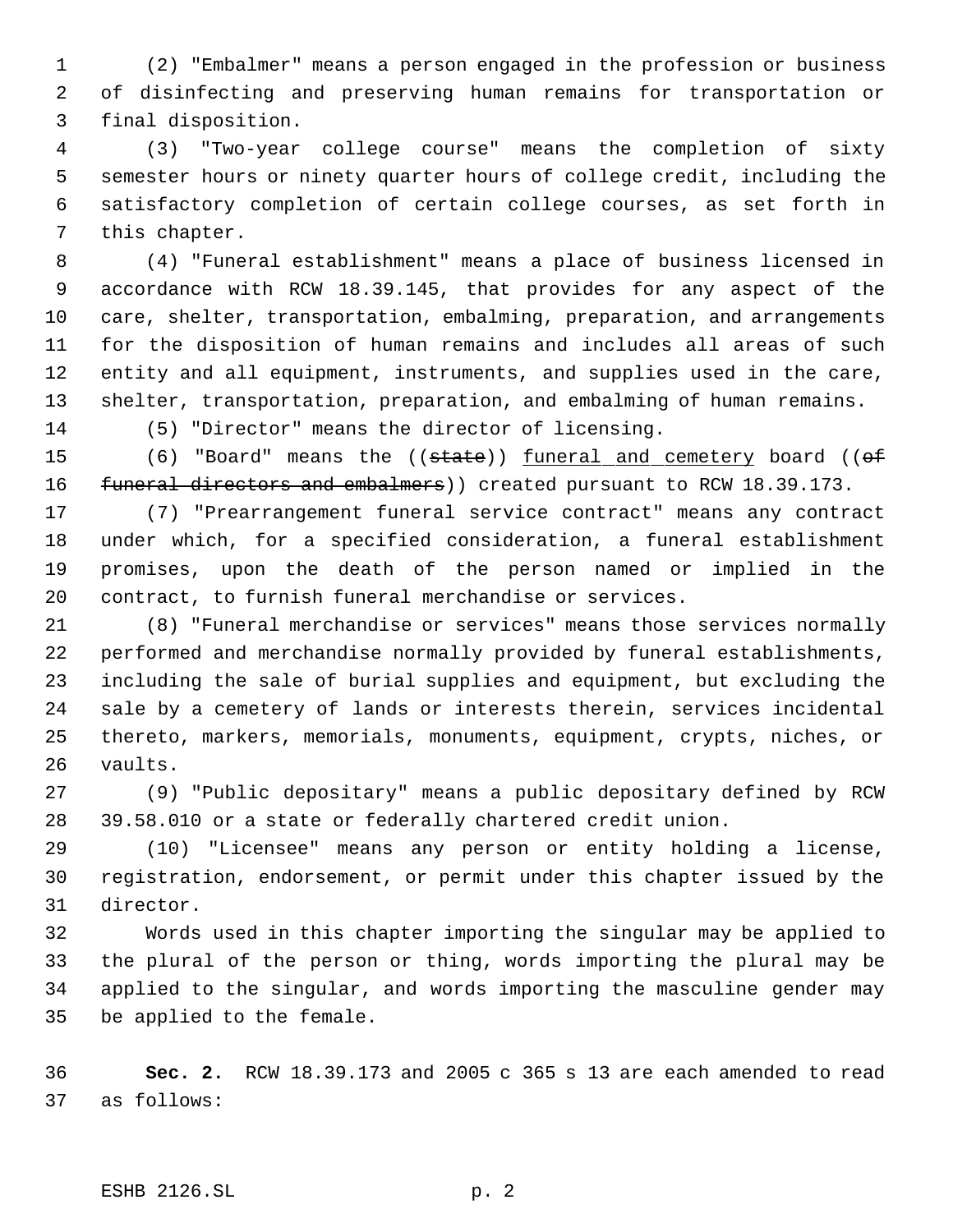1 ((There is hereby established a state board of funeral directors 2 and embalmers to be composed of five members, four professional and one 3 public-member, -appointed-by-the-governor-in-accordance-with-this 4 section. Each professional member of the board shall be licensed in 5 this state as a funeral director and embalmer and a resident of the 6 state of Washington for a period of at least five years next preceding 7 appointment, during which time such member shall have been continuously 8 engaged-in-the-profession)) (1) A funeral and cemetery board is 9 created. The initial appointments to the board include all members 10 from the existing funeral directors and embalmers board and existing 11 cemetery board with their year of expiration of term remaining the 12 same. Subsequent to the initial appointments the board will consist of 13 seven members to be appointed by the governor in accordance with this 14 section.

15 (2) Three members of the board must be persons who have had 16 experience in the active administrative management of a cemetery 17 authority or as a member of the board of directors of a cemetery 18 authority for a period of five years preceding appointment. Three 19 members of the board must each be licensed in this state as funeral 20 directors and embalmers and must have been continuously engaged in the 21 practice as funeral directors and embalmers for a period of five years 22 preceding appointment. One member must represent the general public 23 and may not have worked in or received any substantive financial 24 benefit from the funeral or cemetery industry. Board members must be 25 a resident of the state of Washington.

26 (3) All members of the board ((of funeral directors and embalmers)) 27 shall be appointed to serve for a term of  $((five))$  four years, to expire on July 1st of the year of termination of their term, and until their successors have been appointed. In case of a vacancy occurring on the board, the governor shall appoint a qualified member for the remainder of the unexpired term of the vacant office. Any member of 32 the board ((of funeral directors and embalmers)) who fails to properly discharge the duties of a member may be removed by the governor.

34 (4) The board shall meet once annually to conduct its business and 35 to elect a chair, vice-chair, and ((secretary and take official board 36 action on pending matters by majority vote of all the members of the 37 board of funeral directors and embalmers)) other officers as the board 38 determines, and at other times when called by the director, the chair,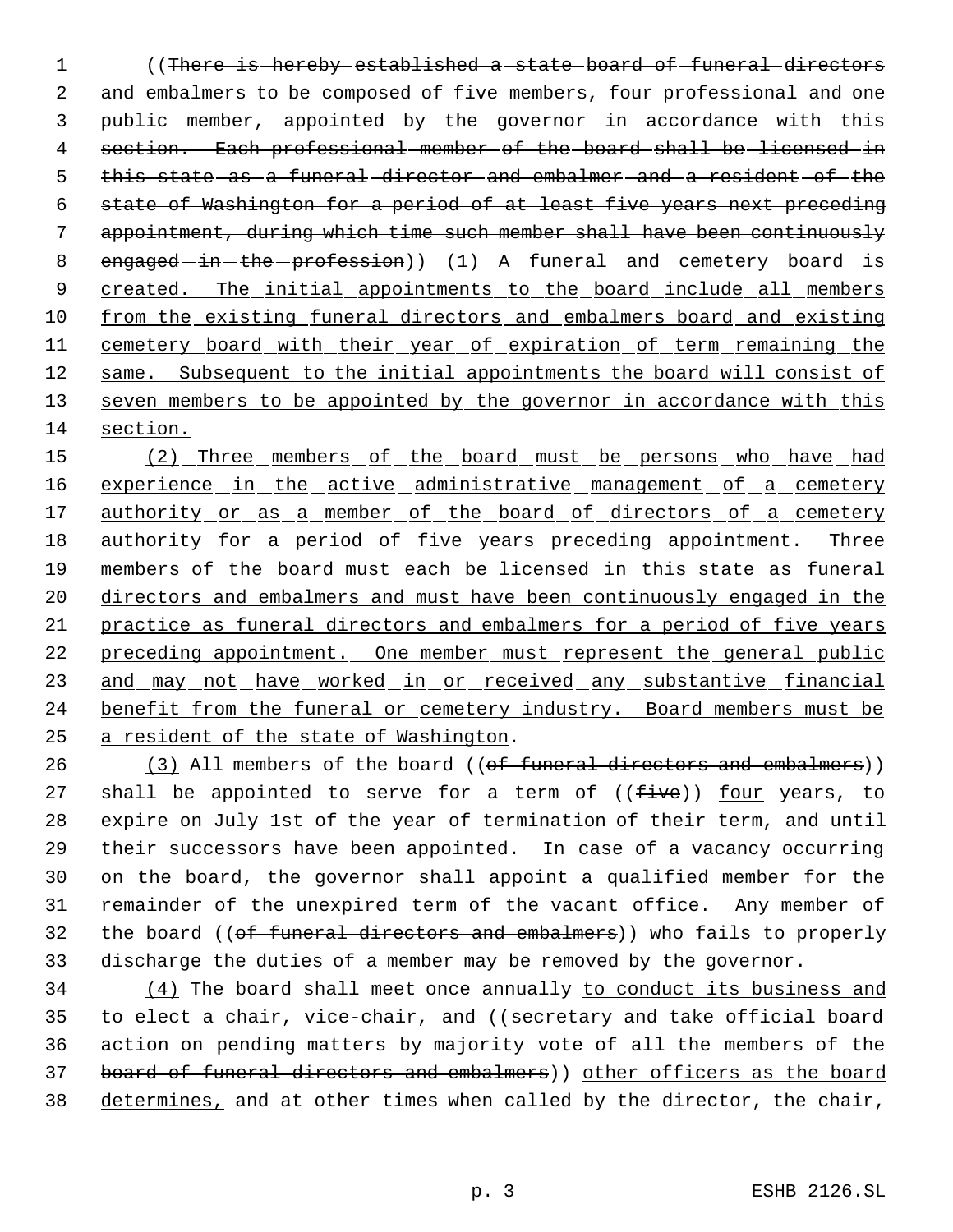or a majority of the members. A majority of the members of the board 2 shall at all times constitute a quorum. A quorum of the board to consider any charges brought under this chapter must include two of the 4 funeral director and embalmer members of the board. A quorum of the board to consider any charges brought under Title 68 RCW must include two of the members who have had experience in the active administrative management of a cemetery authority. If board members cannot serve due 8 to a conflict of interest, a quorum constituting a majority of the 9 members must preside over the hearing. (5) Each member of the board must be compensated in accordance with

 RCW 43.03.240 and must receive travel expenses in accordance with RCW 43.03.050 and 43.03.060.

 **Sec. 3.** RCW 18.39.175 and 2005 c 365 s 14 are each amended to read as follows:

15 ((Each member of the board of funeral directors and embalmers shall be compensated in accordance with RCW 43.03.240 and shall be reimbursed 17 for travel expenses in connection with board duties in accordance with 18 RCW 43.03.050 and 43.03.060.)

 The board shall have the following duties and responsibilities under this chapter:

 (1) To be responsible for the preparation, conducting, and grading of examinations of applicants for funeral director and embalmer licenses;

 (2) To certify to the director the results of examinations of applicants and certify the applicant as having "passed" or "failed";

 (3) To make findings and recommendations to the director on any and 27 all matters relating to the enforcement of this chapter;

28 (4) To adopt and enforce reasonable rules((<del>. Rules regulating the</del> cremation of human remains shall be adopted in consultation with the cemetery board));

 (5) To examine or audit or to direct the examination and audit of prearrangement funeral service trust fund records for compliance with this chapter and rules adopted by the board; and

 (6) To adopt rules establishing mandatory continuing education requirements to be met by persons applying for license renewal.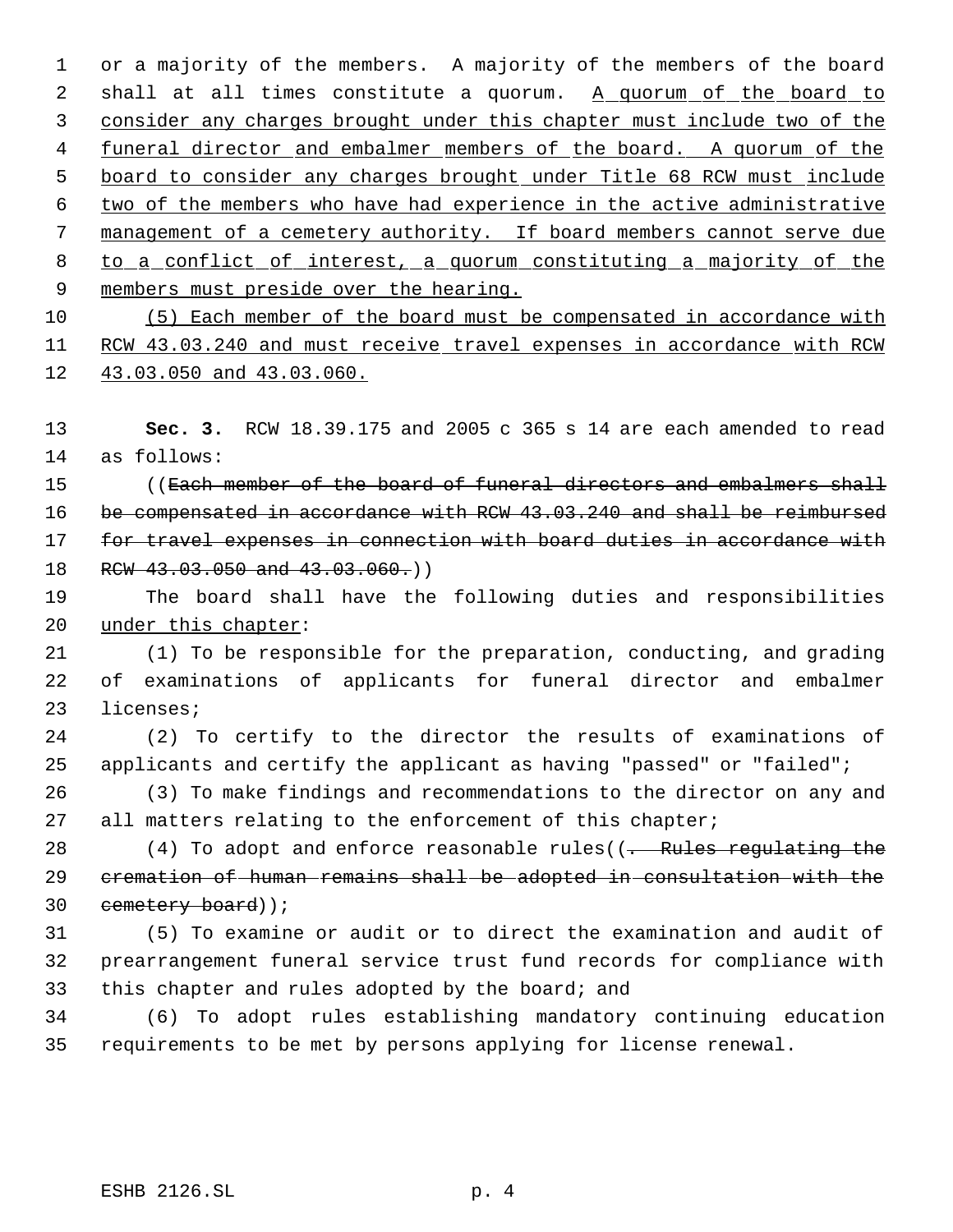**Sec. 4.** RCW 18.39.217 and 2005 c 365 s 18 are each amended to read as follows:

 (1) A license or endorsement issued by the board or under chapter 68.05 RCW is required in order to operate a crematory or conduct a cremation.

 (2) Conducting a cremation without a license or endorsement is a misdemeanor. Each such cremation is a separate violation.

8 (( $\left($ {3} - Crematories - owned - or - operated - by - or - located - on - property 9 <del>licensed as a funeral establishment shall be regulated by the board.</del> 10 Crematories - not - affiliated - with - a - funeral - establishment - shall - be 11 regulated by the cemetery board.))

 **Sec. 5.** RCW 18.235.020 and 2008 c 119 s 21 are each amended to read as follows:

 (1) This chapter applies only to the director and the boards and commissions having jurisdiction in relation to the businesses and professions licensed under the chapters specified in this section. This chapter does not apply to any business or profession not licensed under the chapters specified in this section.

 (2)(a) The director has authority under this chapter in relation to the following businesses and professions:

(i) Auctioneers under chapter 18.11 RCW;

 (ii) Bail bond agents and bail bond recovery agents under chapter 18.185 RCW;

 (iii) Camping resorts' operators and salespersons under chapter 19.105 RCW;

(iv) Commercial telephone solicitors under chapter 19.158 RCW;

 (v) Cosmetologists, barbers, manicurists, and estheticians under chapter 18.16 RCW;

(vi) Court reporters under chapter 18.145 RCW;

 (vii) Driver training schools and instructors under chapter 46.82 RCW;

(viii) Employment agencies under chapter 19.31 RCW;

(ix) For hire vehicle operators under chapter 46.72 RCW;

(x) Limousines under chapter 46.72A RCW;

(xi) Notaries public under chapter 42.44 RCW;

(xii) Private investigators under chapter 18.165 RCW;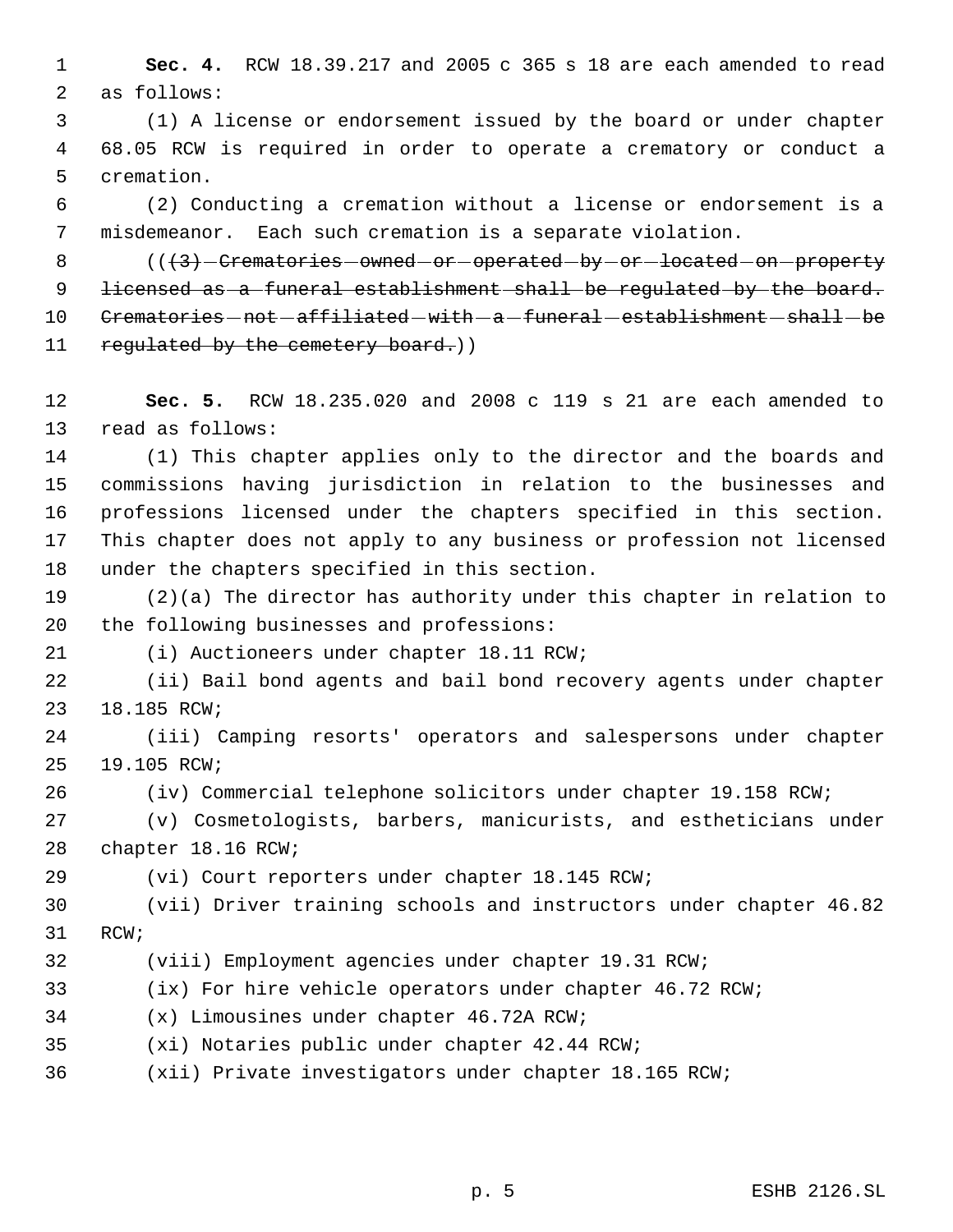(xiii) Professional boxing, martial arts, and wrestling under chapter 67.08 RCW; (xiv) Real estate appraisers under chapter 18.140 RCW; (xv) Real estate brokers and salespersons under chapters 18.85 and 18.86 RCW; (xvi) Security guards under chapter 18.170 RCW; (xvii) Sellers of travel under chapter 19.138 RCW; (xviii) Timeshares and timeshare salespersons under chapter 64.36 RCW; (xix) Whitewater river outfitters under chapter 79A.60 RCW; and (xx) Home inspectors under chapter 18.280 RCW. (b) The boards and commissions having authority under this chapter are as follows: (i) The state board of registration for architects established in chapter 18.08 RCW; 16 (ii) ((The cemetery board established in chapter 68.05 RCW;  $(iii)$ ) The Washington state collection agency board established in chapter 19.16 RCW;  $((\overleftrightarrow{iv}))$  ( $\overrightarrow{iii}$ ) The state board of registration for professional engineers and land surveyors established in chapter 18.43 RCW governing licenses issued under chapters 18.43 and 18.210 RCW;  $((\forall \forall))$  (iv) The  $((state - board - of))$  funeral ((directors - and 23 embalmers)) and cemetery board established in chapter 18.39 RCW governing licenses issued under chapters 18.39 and 68.05 RCW;  $((\overrightarrow{vt}))$  (v) The state board of registration for landscape architects established in chapter 18.96 RCW; and  $((\overrightarrow{vii}))$   $(vi)$  The state geologist licensing board established in chapter 18.220 RCW. (3) In addition to the authority to discipline license holders, the disciplinary authority may grant or deny licenses based on the conditions and criteria established in this chapter and the chapters specified in subsection (2) of this section. This chapter also governs any investigation, hearing, or proceeding relating to denial of licensure or issuance of a license conditioned on the applicant's compliance with an order entered under RCW 18.235.110 by the disciplinary authority.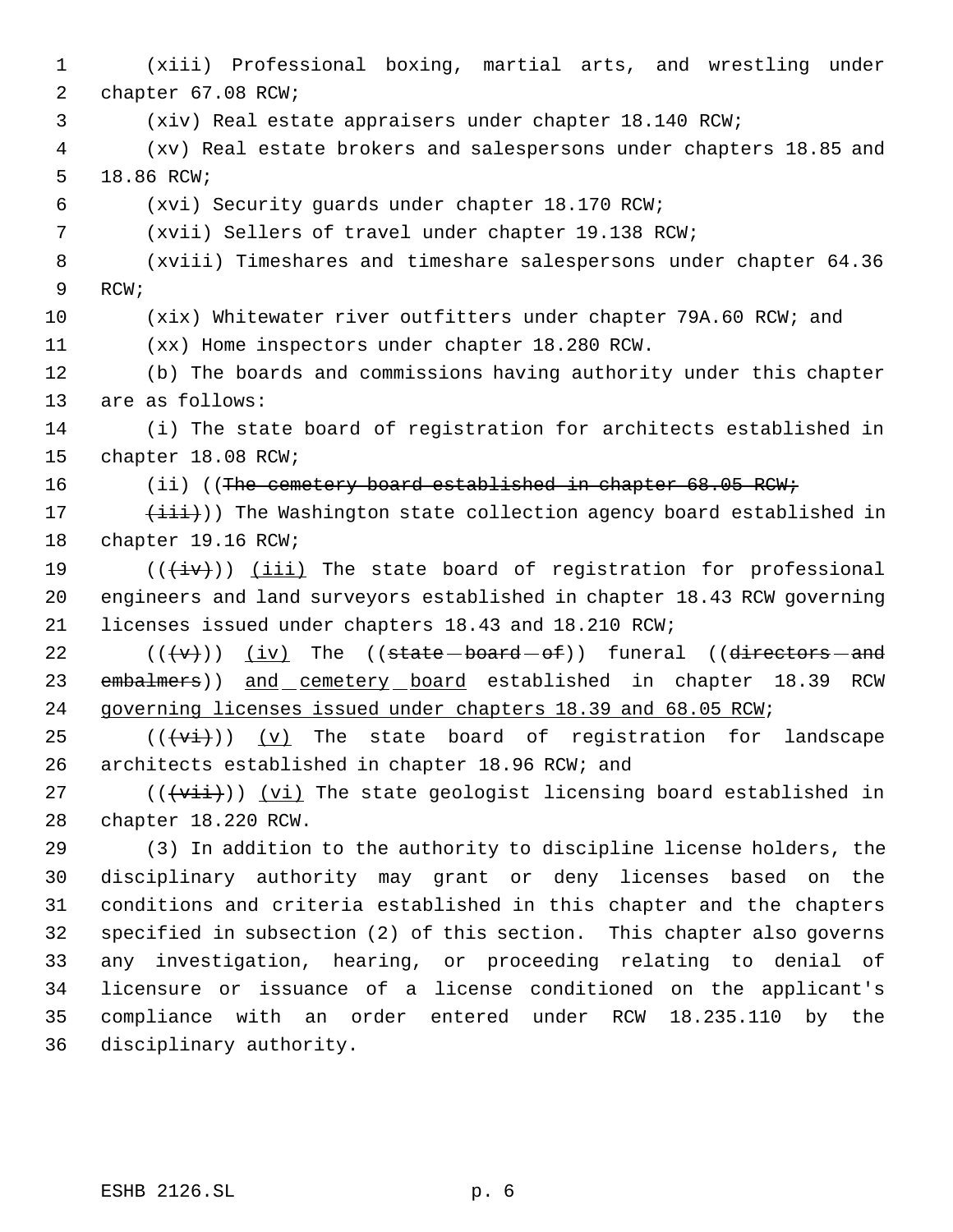**Sec. 6.** RCW 68.04.190 and 2005 c 365 s 39 are each amended to read as follows:

 "Cemetery authority" means an entity that has obtained a 4 certificate of authority to operate a cemetery from the funeral and cemetery board, or any other entity that operates a cemetery that is 6 not under the jurisdiction of the funeral and cemetery board.

 **Sec. 7.** RCW 68.05.020 and 1953 c 290 s 27 are each amended to read as follows:

 The term "board" used in this chapter means the funeral and cemetery board.

 **Sec. 8.** RCW 68.05.095 and 1987 c 331 s 8 are each amended to read as follows:

 ((The board shall elect annually a chairman and vice chairman and 14 such other officers as it shall determine from among its members.)) The director, in consultation with the board, may employ and prescribe 16 the duties of the ((executive secretary)) program administrator or 17 manager. The ((executive secretary shall)) program administrator or 18 manager must have a minimum of five years' experience in either 19 cemetery or funeral management, or both, unless this requirement is waived by the board.

 **Sec. 9.** RCW 68.05.100 and 2005 c 365 s 52 are each amended to read as follows:

 The board may establish necessary rules for the enforcement of this title and the laws subject to its jurisdiction. The board shall prescribe the application forms and reports provided for in this title. 26 ((Rules-regulating-the-cremation-of-human-remains-and-establishing 27 requirements shall be adopted in consultation with the state board of 28 funeral directors and embalmers.))

 **Sec. 10.** RCW 68.05.105 and 2005 c 365 s 53 are each amended to read as follows:

 In addition to the authority in RCW 18.235.030, the board has the 32 following authority under this chapter:

 (1) To adopt, amend, and rescind rules necessary to carry out this title; and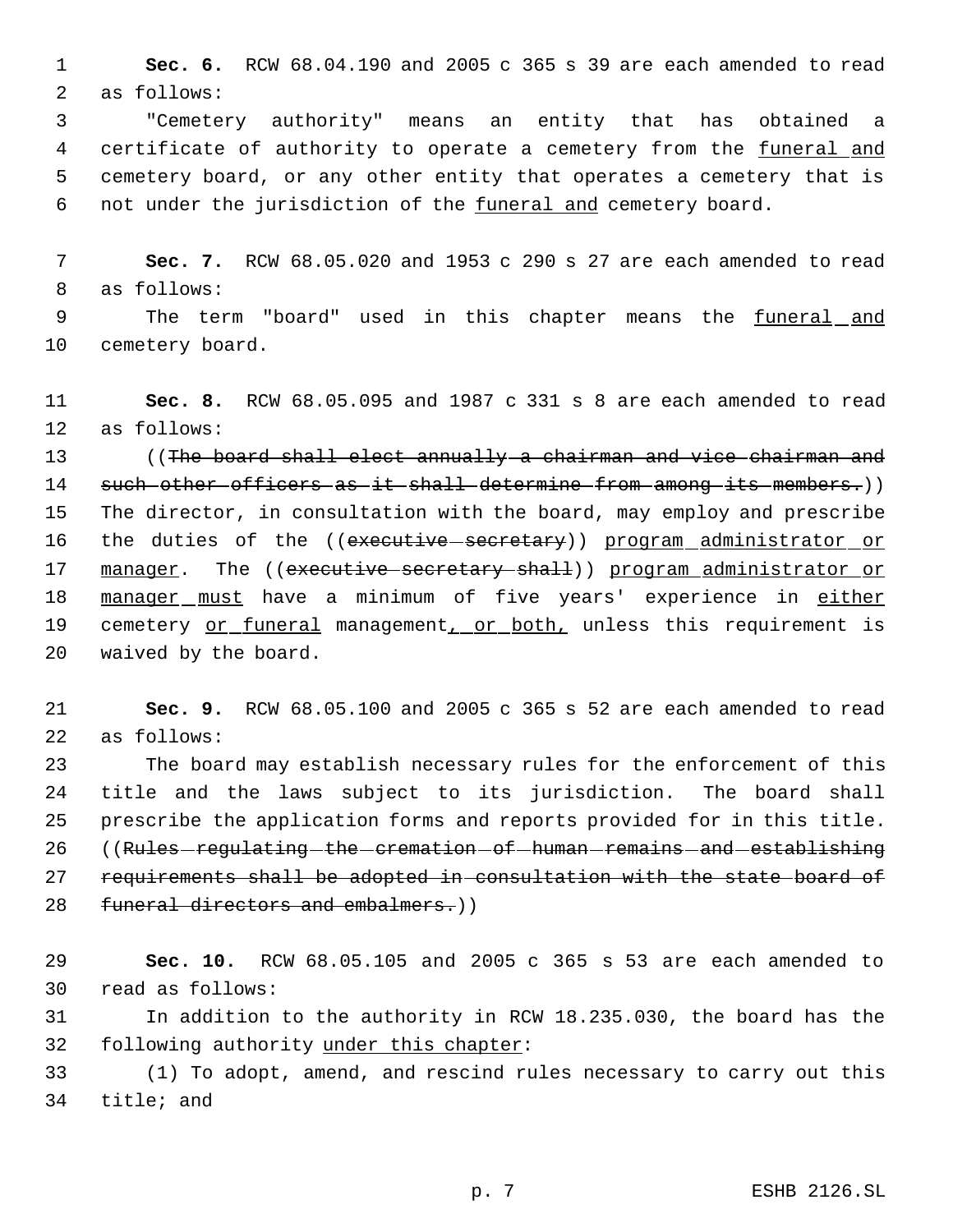(2) To adopt standards of professional conduct or practice.

 **Sec. 11.** RCW 68.05.175 and 1987 c 331 s 13 are each amended to read as follows:

4 A permit or endorsement issued by the ((cemetery)) board or under chapter 18.39 RCW is required in order to operate a crematory or 6 conduct a cremation. ((Crematories owned or operated by or located on property licensed as a funeral establishment shall be regulated by the board of funeral directors and embalmers. Crematories not affiliated  $with -a-funeral -establishment - shall - be - required - by - the -centery$ board.)

 **Sec. 12.** RCW 68.05.205 and 1993 c 43 s 4 are each amended to read as follows:

13 The director with the consent of the ((cemetery)) board shall set all fees for chapters 68.05, 68.20, 68.24, 68.28, 68.32, 68.36, 68.40, 68.44, and 68.46 RCW in accordance with RCW 43.24.086, including fees for licenses, certificates, regulatory charges, permits, or endorsements, and the department shall collect the fees.

 **Sec. 13.** RCW 68.24.090 and 2005 c 365 s 75 are each amended to read as follows:

 Property dedicated to cemetery purposes shall be held and used exclusively for cemetery purposes, unless and until the dedication is removed from all or any part of it by an order and decree of the superior court of the county in which the property is situated, in a proceeding brought by the cemetery authority for that purpose and upon notice of hearing and proof satisfactory to the court:

 (1) That no placements of human remains were made in or that all placements of human remains have been removed from that portion of the property from which dedication is sought to be removed.

 (2) That the portion of the property from which dedication is sought to be removed is not being used for placement of human remains.

 (3) That notice of the proposed removal of dedication has been 32 given in writing to both the funeral and cemetery board and the 33 ((office)) department of archaeology and historic preservation. This notice must be given at least sixty days before filing the proceedings in superior court. The notice of the proposed removal of dedication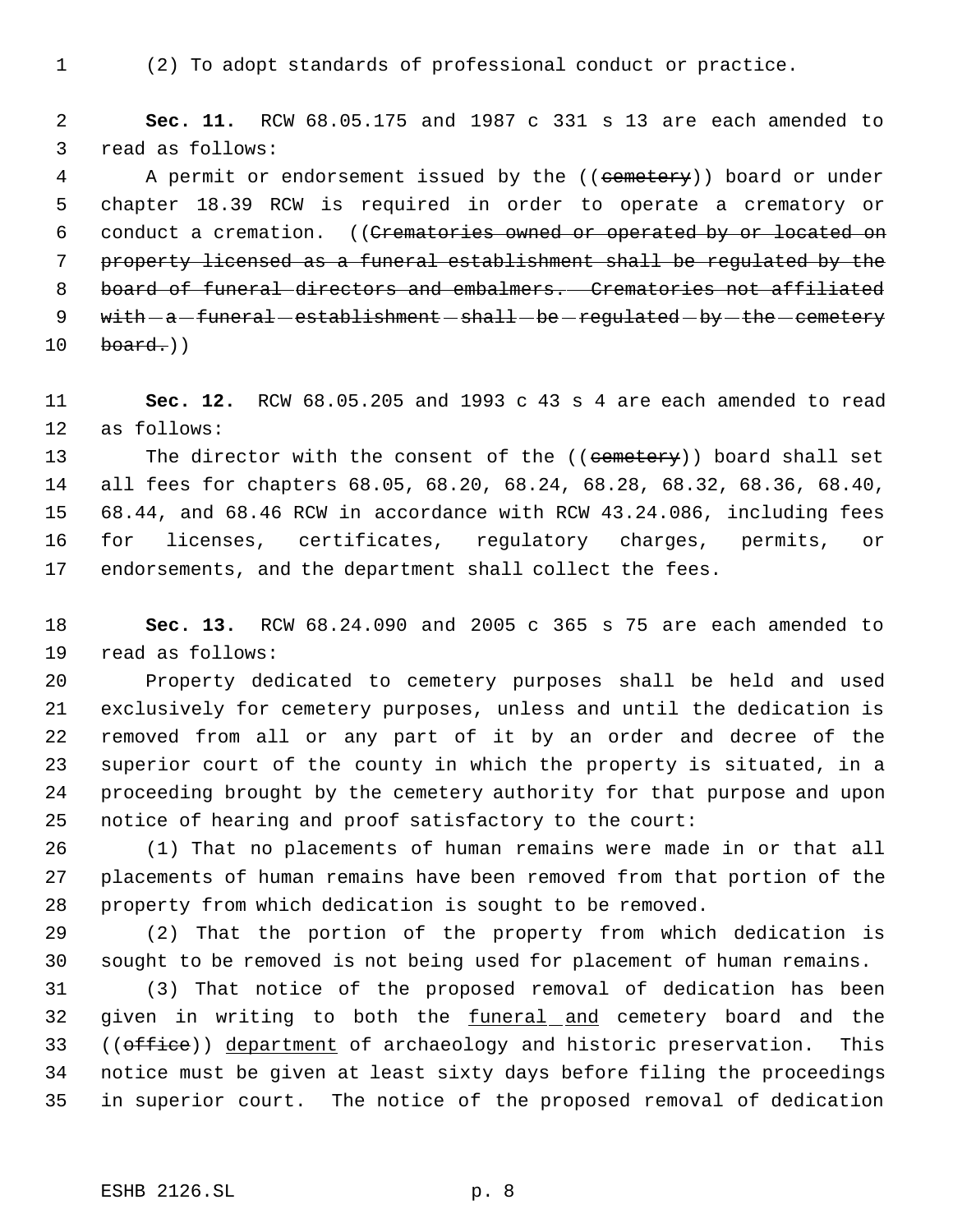shall be recorded with the auditor or recording officer of the county where the cemetery is located at least sixty days before filing the proceedings in superior court.

 **Sec. 14.** RCW 68.40.040 and 1987 c 331 s 37 are each amended to read as follows:

 A cemetery authority not exempt under this chapter shall file in its principal office for review by plot owners the previous seven 8 fiscal years' endowment care reports as filed with the funeral and cemetery board in accordance with RCW 68.44.150.

 **Sec. 15.** RCW 68.44.115 and 1987 c 331 s 44 are each amended to read as follows:

 To be considered qualified as a trustee, each trustee of an endowment care fund appointed in accordance with this chapter shall file with the board a statement of acceptance of fiduciary responsibility, on a form approved by the board, before assuming the duties of trustee. The trustee shall remain in the trustee's fiduciary 17 capacity until such time as the trustee advises the funeral and cemetery board in writing of the trustee's resignation of trusteeship.

 **Sec. 16.** RCW 68.44.150 and 2005 c 365 s 123 are each amended to read as follows:

 The cemetery authority or the trustees in whose names the funds are held shall, annually, and within ninety days after the end of the calendar or fiscal year of the cemetery authority, file in its office 24 and with the funeral and cemetery board endowment care trust fund, a report showing the actual financial condition of the funds. The report must be signed by an officer of the cemetery authority or one or more of the trustees. The report must be maintained for a period of seven years.

 **Sec. 17.** RCW 68.46.010 and 2005 c 365 s 125 are each amended to read as follows:

 The definitions in this section apply throughout this chapter unless the context clearly requires otherwise.

 (1) "Prearrangement contract" means a contract for purchase of cemetery merchandise or services, unconstructed crypts or niches, or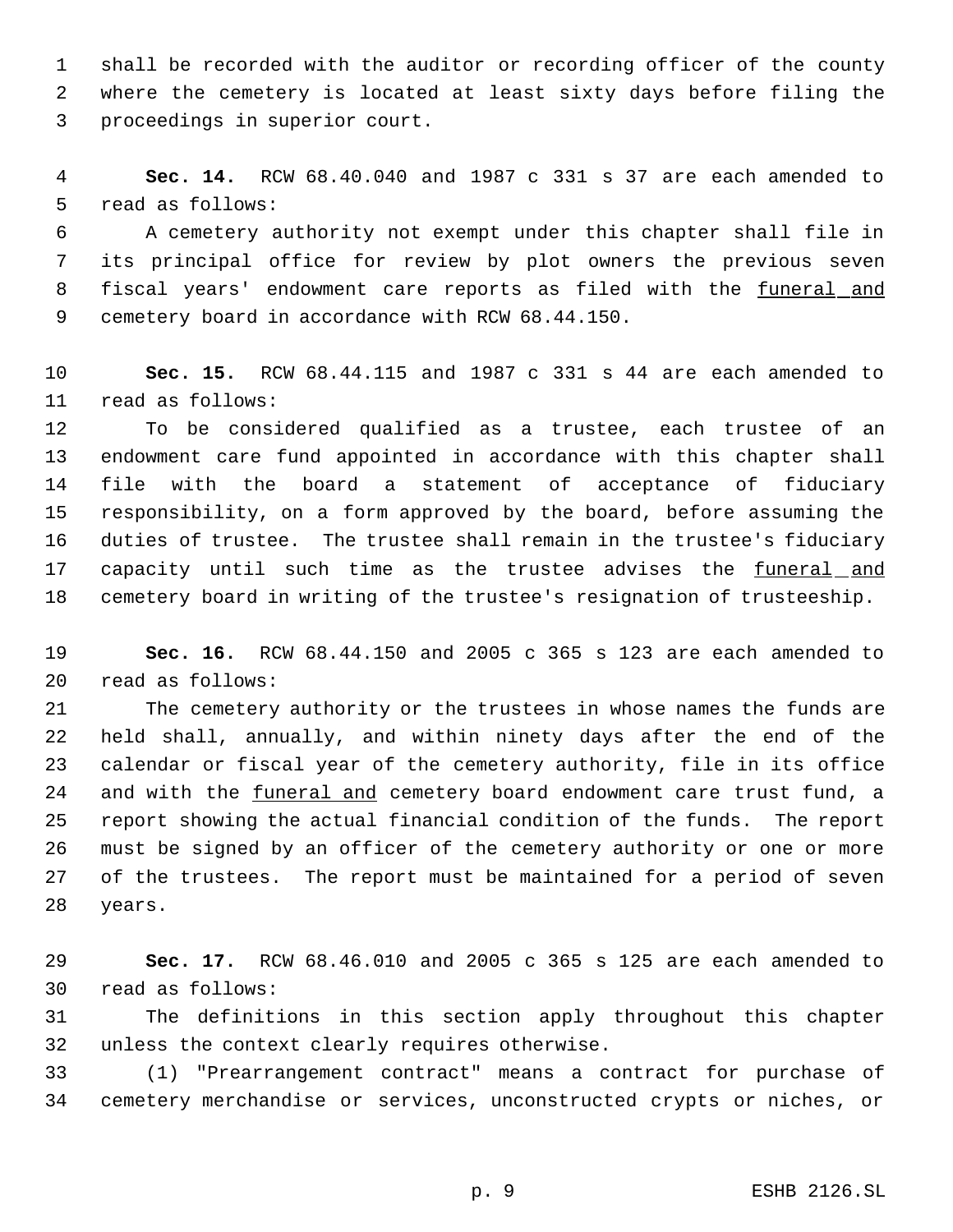undeveloped graves to be furnished at a future date for a specific consideration which is paid in advance by one or more payments in one sum or by installment payments.

 (2) "Cemetery merchandise or services" and "merchandise or services" mean those services normally performed by cemetery authorities, including the sale of monuments, markers, memorials, nameplates, liners, vaults, boxes, urns, vases, interment services, or any one or more of them.

 (3) "Prearrangement trust fund" means all funds required to be maintained in one or more funds for the benefit of beneficiaries by either this chapter or by the terms of a prearrangement contract, as herein defined.

13 (4) "Board" means the funeral and cemetery board established under 14 ((chapter 68.05)) RCW 18.39.173 or its authorized representative.

 (5) "Undeveloped grave" means any grave in an area which a cemetery authority has not landscaped, groomed, or developed to the extent customary in the cemetery industry.

 **Sec. 18.** RCW 68.46.090 and 2005 c 365 s 135 are each amended to read as follows:

 Any cemetery authority selling prearrangement merchandise or other prearrangement services shall file in its office and with the 22 ((cemetery)) board a written report upon forms prepared by the 23 ((cemetery)) board which shall state the amount of the principle of the prearrangement trust fund, the depository of such fund, and cash on hand which is or may be due to the fund as well as other information the board may deem appropriate. All information appearing on such written reports shall be revised at least annually. These reports shall be verified by the president, or the vice president, and one other officer of the cemetery authority, the accountant or auditor who prepared the report, and, if required by the board for good cause, a certified public accountant in accordance with generally accepted auditing standards.

 **Sec. 19.** RCW 68.46.130 and 1979 c 21 s 43 are each amended to read as follows:

35 The ((cemetery)) board may grant an exemption from any or all of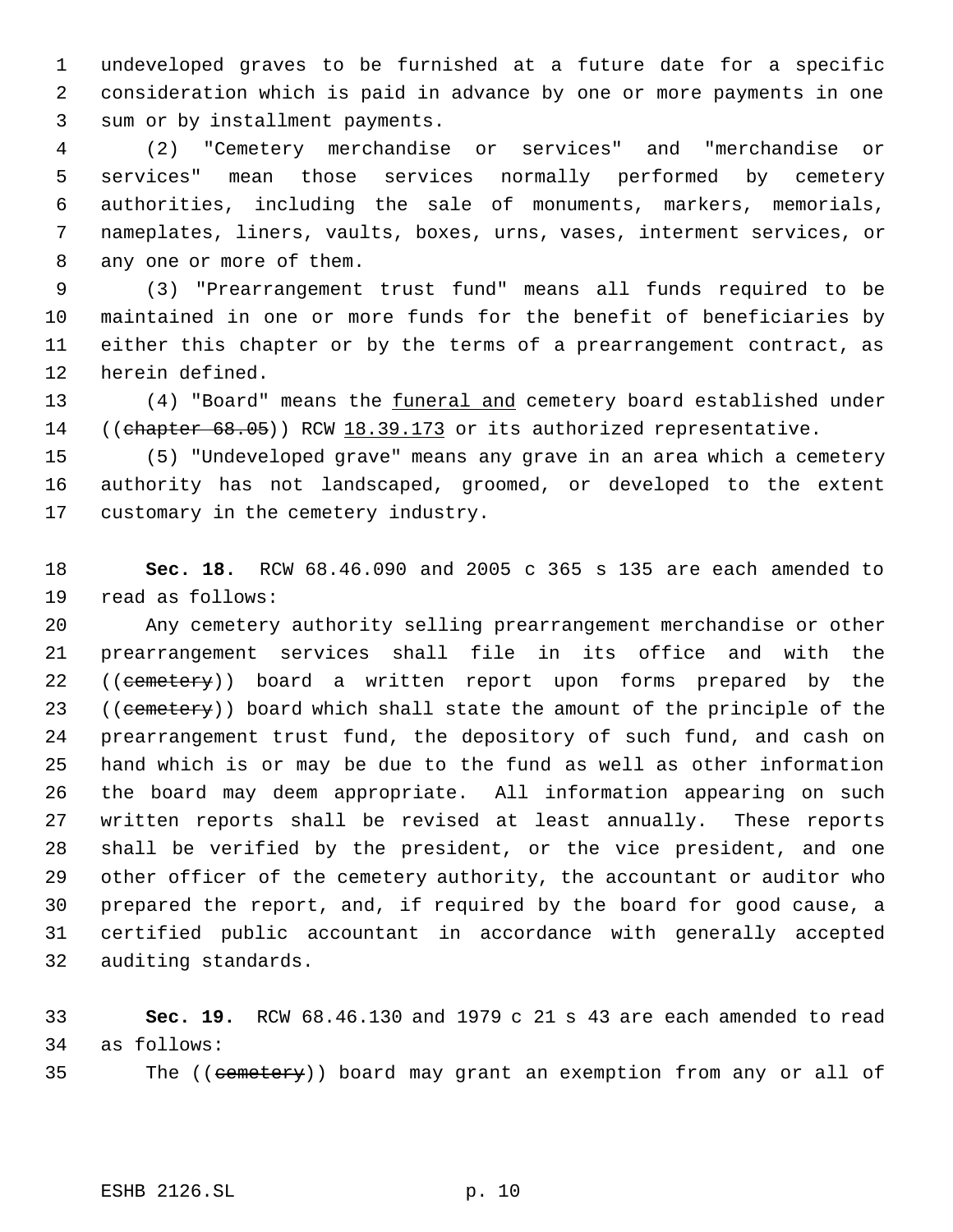the requirements of this chapter relating to prearrangement contracts to any cemetery authority which:

(1) Sells less than twenty prearrangement contracts per year; and

 (2) Deposits one hundred percent of all funds received into a trust fund under RCW 68.46.030, as now or hereafter amended.

 **Sec. 20.** RCW 68.50.230 and 2005 c 365 s 146 are each amended to read as follows:

 Whenever any human remains shall have been in the lawful possession of any person, firm, corporation, or association for a period of ninety days or more, and the relatives of, or persons interested in, the deceased person shall fail, neglect, or refuse to direct the disposition, the human remains may be disposed of by the person, firm, corporation, or association having such lawful possession thereof, 14 under and in accordance with rules adopted by the funeral and cemetery 15 board ((and the board of funeral directors and embalmers)), not inconsistent with any statute of the state of Washington or rule adopted by the state board of health.

 **Sec. 21.** RCW 68.60.030 and 2005 c 365 s 150 are each amended to read as follows:

 $(1)(a)$  The  $((\text{arehaeological}-\text{and}-\text{historical}-\text{division}-\text{of}-\text{the}$ 21 department of community, trade, and economic development)) department 22 of archaeology and historic preservation may grant by nontransferable certificate authority to maintain and protect an abandoned cemetery upon application made by a preservation organization which has been incorporated for the purpose of restoring, maintaining, and protecting an abandoned cemetery. Such authority shall be limited to the care, maintenance, restoration, protection, and historical preservation of the abandoned cemetery, and shall not include authority to make burials. In order to activate a historical cemetery for burials, an applicant must apply for a certificate of authority to operate a 31 cemetery from the ((state)) funeral and cemetery board.

 (b) Those preservation and maintenance corporations that are granted authority to maintain and protect an abandoned cemetery shall be entitled to hold and possess burial records, maps, and other historical documents as may exist. Maintenance and preservation corporations that are granted authority to maintain and protect an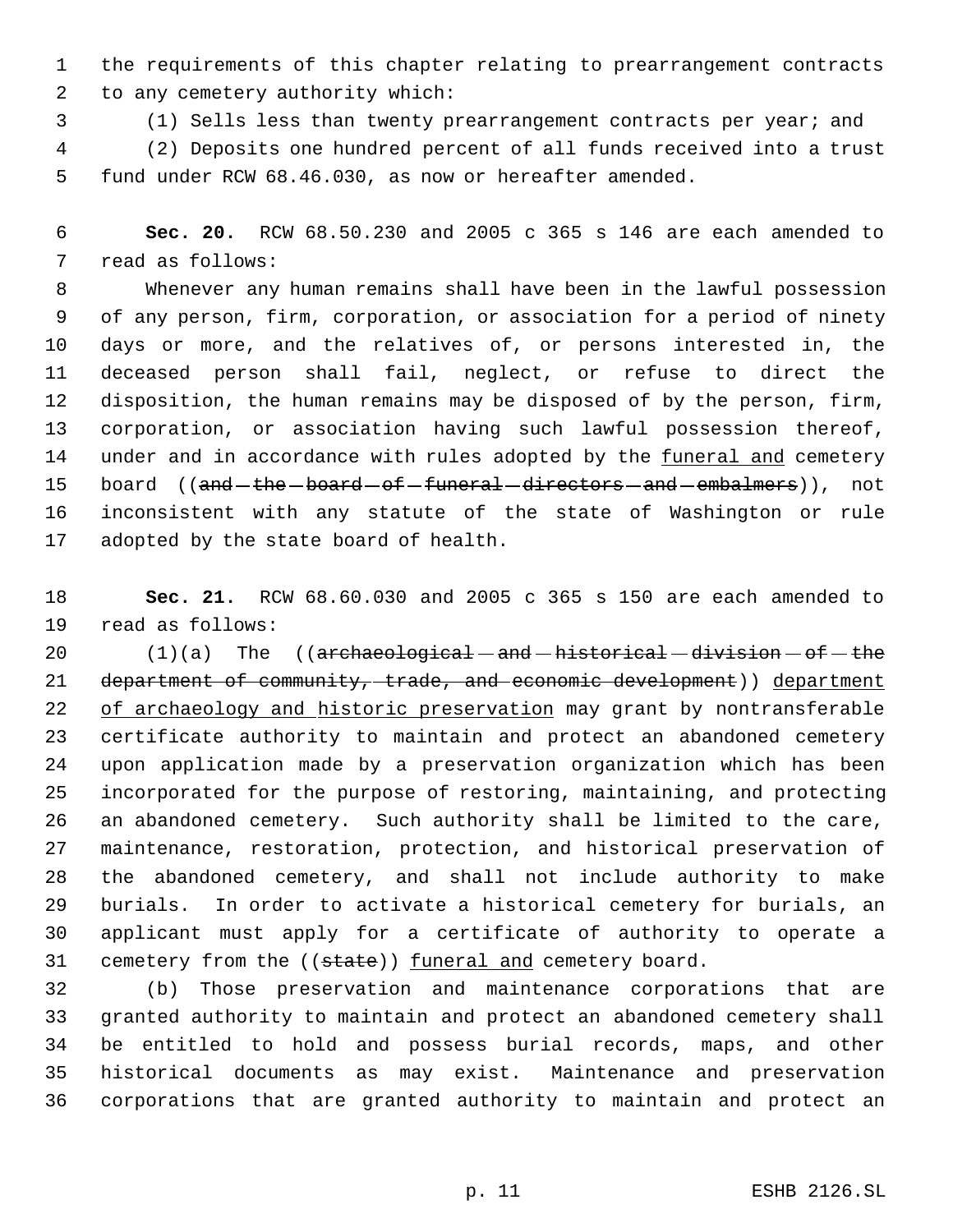abandoned cemetery shall not be liable to those claiming burial rights, ancestral ownership, or to any other person or organization alleging to have control by any form of conveyance not previously recorded at the county auditor's office within the county in which the abandoned cemetery exists. Such organizations shall not be liable for any reasonable alterations made during restoration work on memorials, roadways, walkways, features, plantings, or any other detail of the abandoned cemetery.

 (c) Should the maintenance and preservation corporation be 10 dissolved, the ((archaeological - and - historical - division - of - the 11 department of community, trade, and economic development)) department 12 of archaeology and historic preservation shall revoke the certificate of authority.

 (d) Maintenance and preservation corporations that are granted authority to maintain and protect an abandoned cemetery may establish care funds.

 (2) Except as provided in subsection (1) of this section, the 18 department of  $((\text{community}, -\text{trade}, -\text{and} -\text{economic} -\text{development}))$ 19 archaeology and historic preservation may, in its sole discretion, authorize any Washington nonprofit corporation that is not expressly incorporated for the purpose of restoring, maintaining, and protecting an abandoned cemetery, to restore, maintain, and protect one or more abandoned cemeteries. The authorization may include the right of access to any burial records, maps, and other historical documents, but shall not include the right to be the permanent custodian of original records, maps, or documents. This authorization shall be granted by a nontransferable certificate of authority. Any nonprofit corporation authorized and acting under this subsection is immune from liability to the same extent as if it were a preservation organization holding a certificate of authority under subsection (1) of this section.

31 (3) The department of ((community,  $-$  trade,  $-$  and  $-$  economic 32 development)) archaeology and historic preservation shall establish standards and guidelines for granting certificates of authority under subsections (1) and (2) of this section to assure that any restoration, maintenance, and protection activities authorized under this subsection are conducted and supervised in an appropriate manner.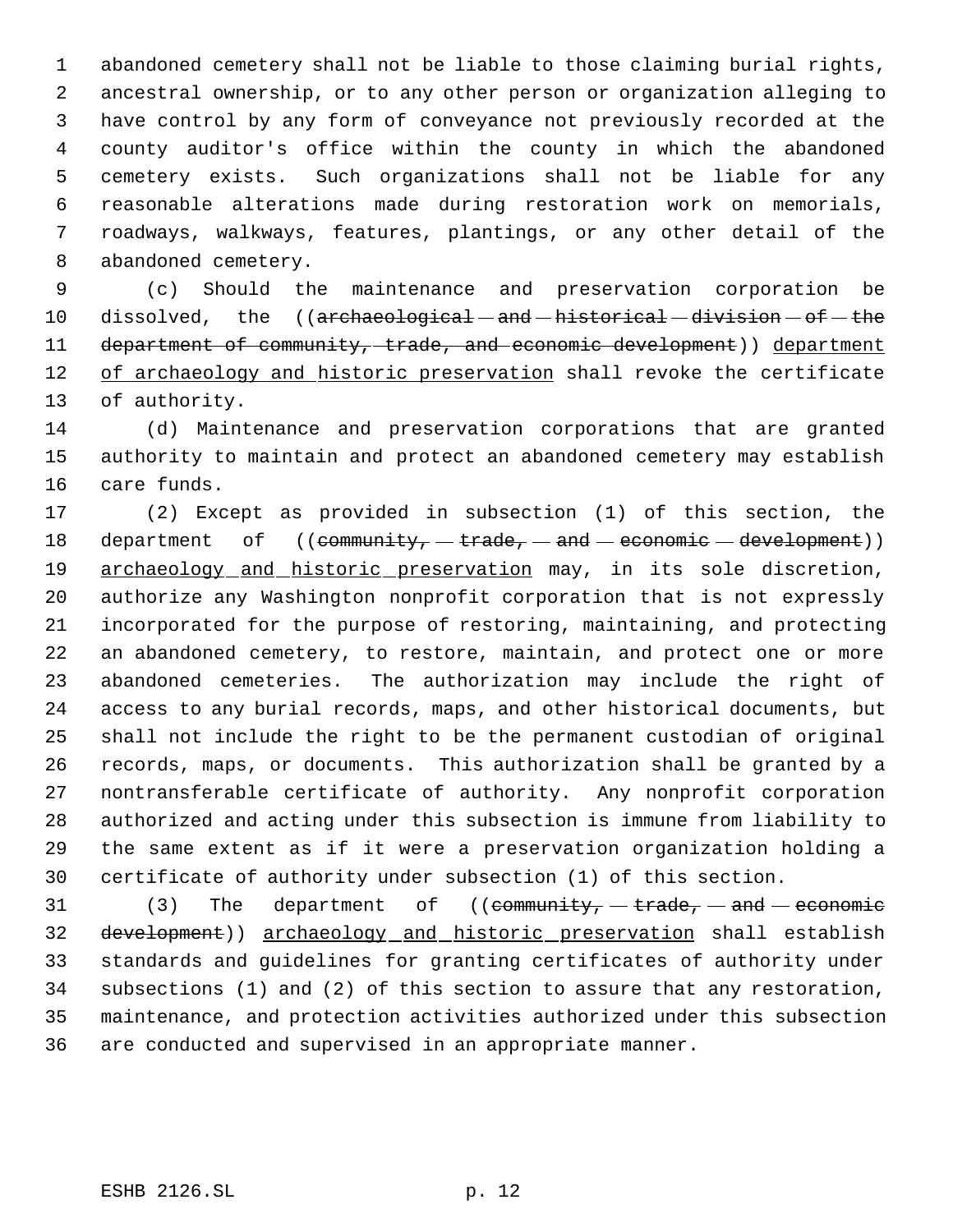**Sec. 22.** RCW 68.60.050 and 1999 c 67 s 1 are each amended to read as follows:

 (1) Any person who knowingly removes, mutilates, defaces, injures, or destroys any historic grave shall be guilty of a class C felony punishable under chapter 9A.20 RCW. Persons disturbing historic graves through inadvertence, including disturbance through construction, shall 7 reinter the human remains under the supervision of the ((office)) department of archaeology and historic preservation. Expenses to 9 reinter such human remains are to be provided by the ((office)) 10 department of archaeology and historic preservation to the extent that funds for this purpose are appropriated by the legislature.

 (2) This section does not apply to actions taken in the performance of official law enforcement duties.

 (3) It shall be a complete defense in a prosecution under subsection (1) of this section if the defendant can prove by a preponderance of evidence that the alleged acts were accidental or inadvertent and that reasonable efforts were made to preserve the remains accidentally disturbed or discovered, and that the accidental discovery or disturbance was properly reported.

 **Sec. 23.** RCW 68.60.060 and 1990 c 92 s 5 are each amended to read as follows:

 Any person who violates any provision of this chapter is liable in 23 a civil action by and in the name of the ((state-cemetery-board)) department of archaeology and historic preservation to pay all damages occasioned by their unlawful acts. The sum recovered shall be applied in payment for the repair and restoration of the property injured or destroyed and to the care fund if one is established.

 NEW SECTION. **Sec. 24.** A new section is added to chapter 18.39 RCW to read as follows:

 The funeral and cemetery account is created in the custody of the state treasurer. All receipts from fines and fees collected under this chapter and chapter 68.05 RCW must be deposited in the account. Expenditures from the account may be used only to carry out the duties required for the operation and enforcement of this chapter and chapter 68.05 RCW. Only the director of licensing or the director's designee